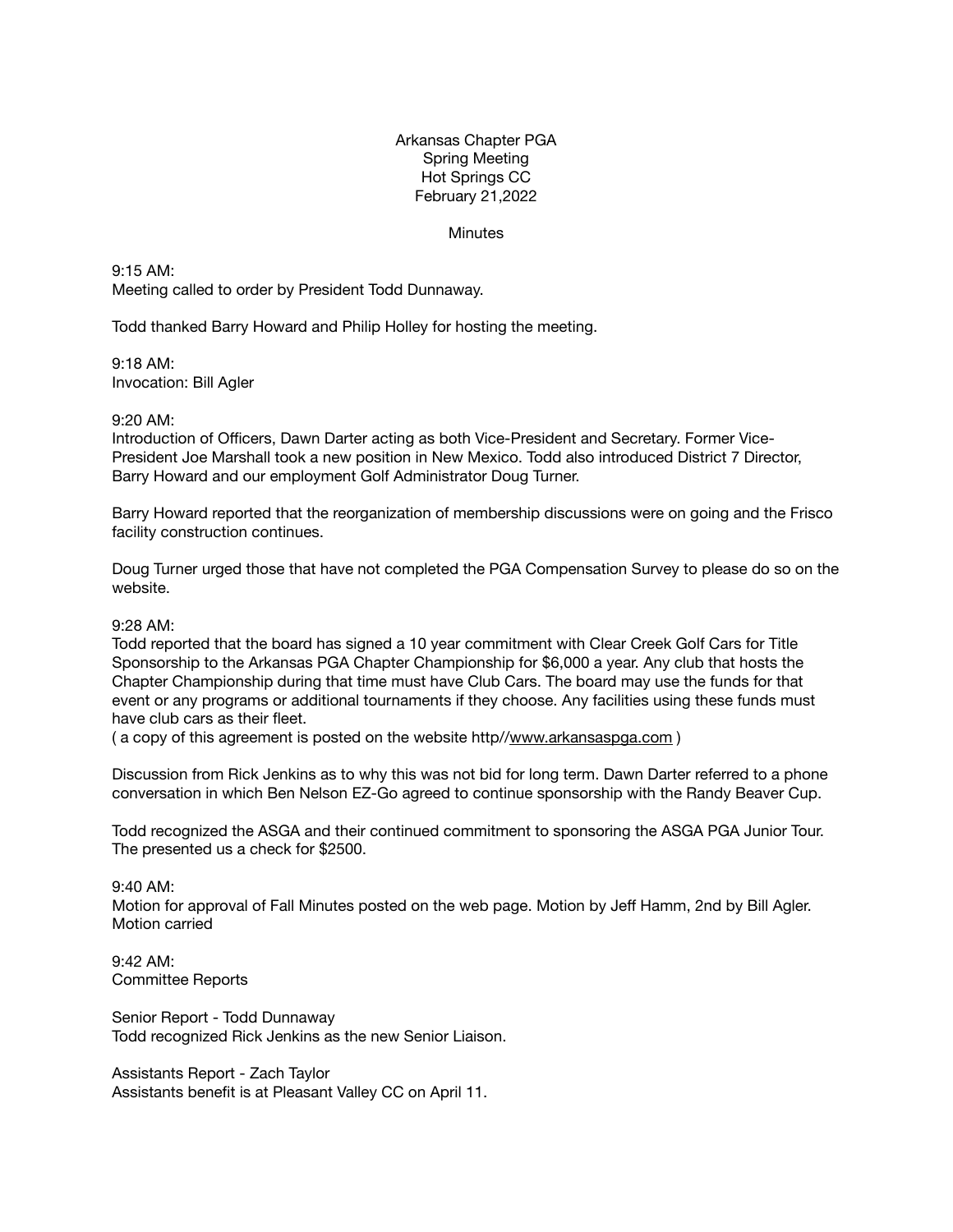Tournament Report - Dawn Darter

Dawn Darter asked for anyone interested in being tournament chair, it is open. Tournament schedule is attached.

Junior Tour Report - Dawn Darter

Dawn thanked Jim Sykes for raising \$3800 for the Junior Tour. We will order Logo Caddie towels for the players.

Schedule is posted and the website is live. Have your juniors sign up at our website arkansaspga.com. Follow the Arkansas PGA Junior Tour Tab. All those hosting an event were asked to check the schedule for any mistakes.

Motion to accept Committee Reports Bill Agler, 2nd Jeff Hamm. Motion carried

Membership Report - Dawn Darter

There are 5 new associates and 3 new Members. There are 4 Class F. 2 are timed out Associates and 2 are Members unaffiliated with a facility.

Motion to accept Membership Report Matt Fraser, 2nd Tim Jenkins. Motion Carried

Financial Report - Todd Dunnaway As of 2-21-2022, current balance on financial sheet is 32,088.51.

Motion to accept Philip Holley, 2nd Zach Taylor. Motion carried.

President's Report - Todd Dunnaway

Todd thanked Barry Howard and Philip Holley and the entire Hot Springs CC staff for hosting the Spring Chapter Meeting. He thanked Brian Cheever from Clear Creek Golf Cars and Utility Vehicles and Jay Fox for their generous support of the Chapter. He recognized and thanked Joe Marshall, Dawn Darter, and Jerry Garrison for their work as board members and considered it an honor and privilege to work with them. He thanked Cary Maddox and Dawn Darter for hosting the Junior Tour Championships in 20212 and agin in 2022. He congratulated the 2021 award winners. It was an honor to serve on the Arkansas Executive Board. He challenged everyone to get involved. He announced his desire to continue his service and announced his bid for Section Secretary.

Motion to accept, Chris Mayes, 2nd Neil Day. Motion carried

10:10 AM:

Old Business - Golf House Report Dawn Darter

An agreement was signed between the ASGA, Arkansas Chapter PGA and NLRPRC to grow golf in Arkansas through the Arkansas Golf House. This agreement will be posted on the web site.

Discussion took place over concerns that the PGA representation would not be sustained. What financial responsibilities would there be. How we would provide our responsibilities for development of the players. Per the agreement that we have entered into, our presence will not be ignored. Fund raising will start as we help the ASGA with "story board" that includes offices for both parties, an Arkansas Hall of Fame and a state of the art teaching facility. We have enlisted David Whelchel to help us with the Driving Range location and any hole adjustments that may be possible to keep 18 viable holes. David's bio will be posted on the web site.